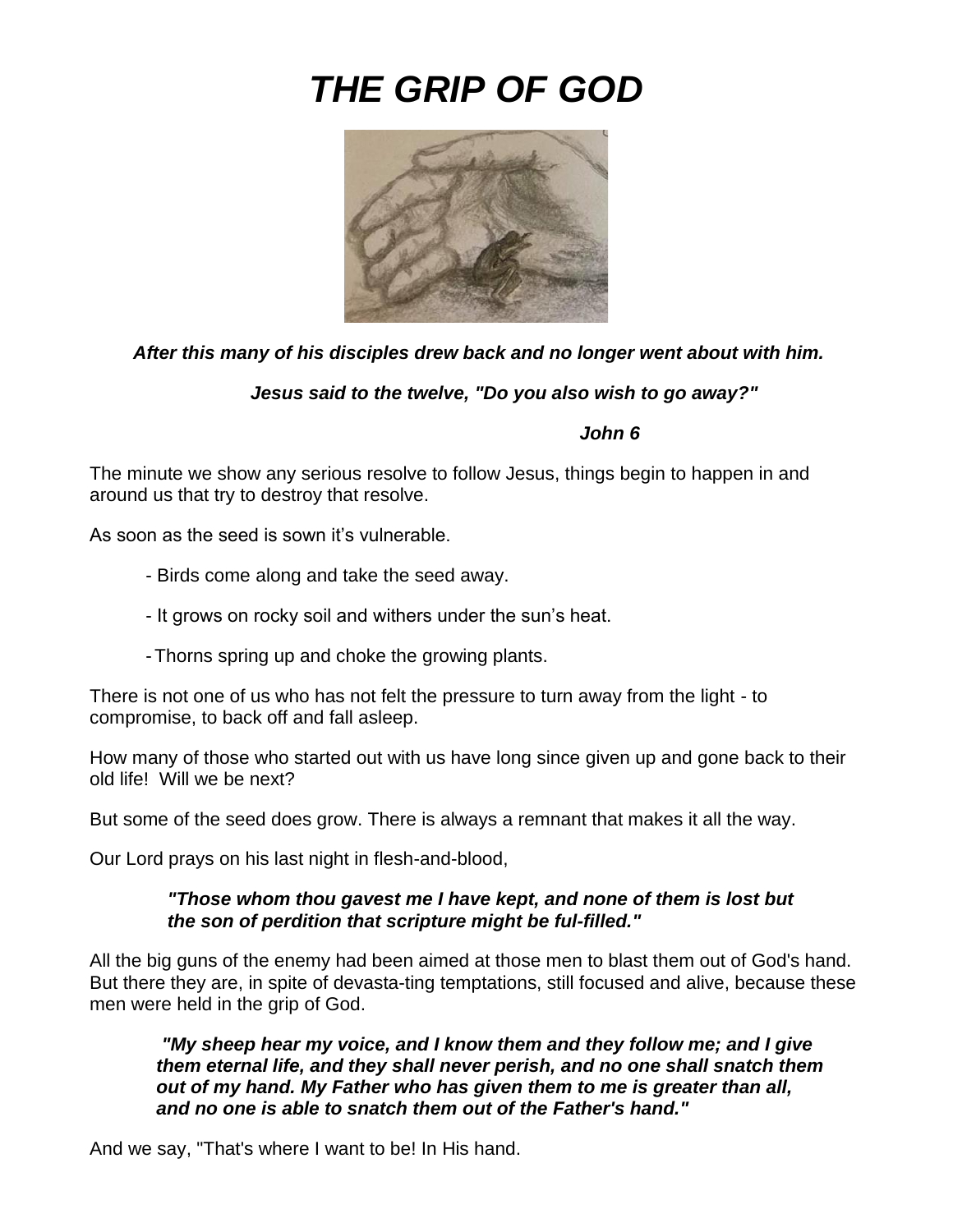I want to be held in the grip of God so that no one can tear me out of God's Kingdom – ever! That's where I want my children to be, and my loved ones, and my brothers and sisters."

*"Lord, get us through this uncertain world where the enemy has the power to mislead and destroy us. Bring us into your grip and hold us."*

But the grip of God is not what a lot of people seem to think it is. They picture God reaching down and grabbing them, and lifting them to glory with or without their cooperation.

**God will grip us, hold us, carry us to glory.**

**But never against our will. And never without our cooperation.**



When many of our Lord's disciples drew back and no longer went about with Him, the little handful that stuck with Jesus was clearly held in the grip of God.

But notice, it was not as if Jesus said to these men,

*"You can't leave me. Others, yes; but you I hold in my power. You have to stay."*

On the contrary, Jesus makes a point of reminding them that they are free. They can go if they want to.

#### *"Will you also go away?"*

Jesus never built a wall around them and said,

*"Now you're safe. The devil can't get in and you can't get out."*

Jesus never took them out of the world. He kept them safe from the evil one in the midst of all the dangers, because their hearts were freely given over to Him - every day, every hour.

*\_\_\_\_\_\_\_\_\_\_\_\_\_\_\_\_\_\_\_\_\_\_\_*

*"Lord, to whom shall we go? You have the words of eternal life."*

It's hard to say whether it was a vision or a dream. I was climbing this mountain when I began to hear the most beautiful singing. Were they angels? Or were they human voices? I came up over the edge of a plateau and saw an immense glass dome several hundred yards ahead and could hear the singing coming from its open door.

From all directions people were streaming toward the giant dome. As I got closer, I could distinguish the words of these beautiful songs. They were praises to God.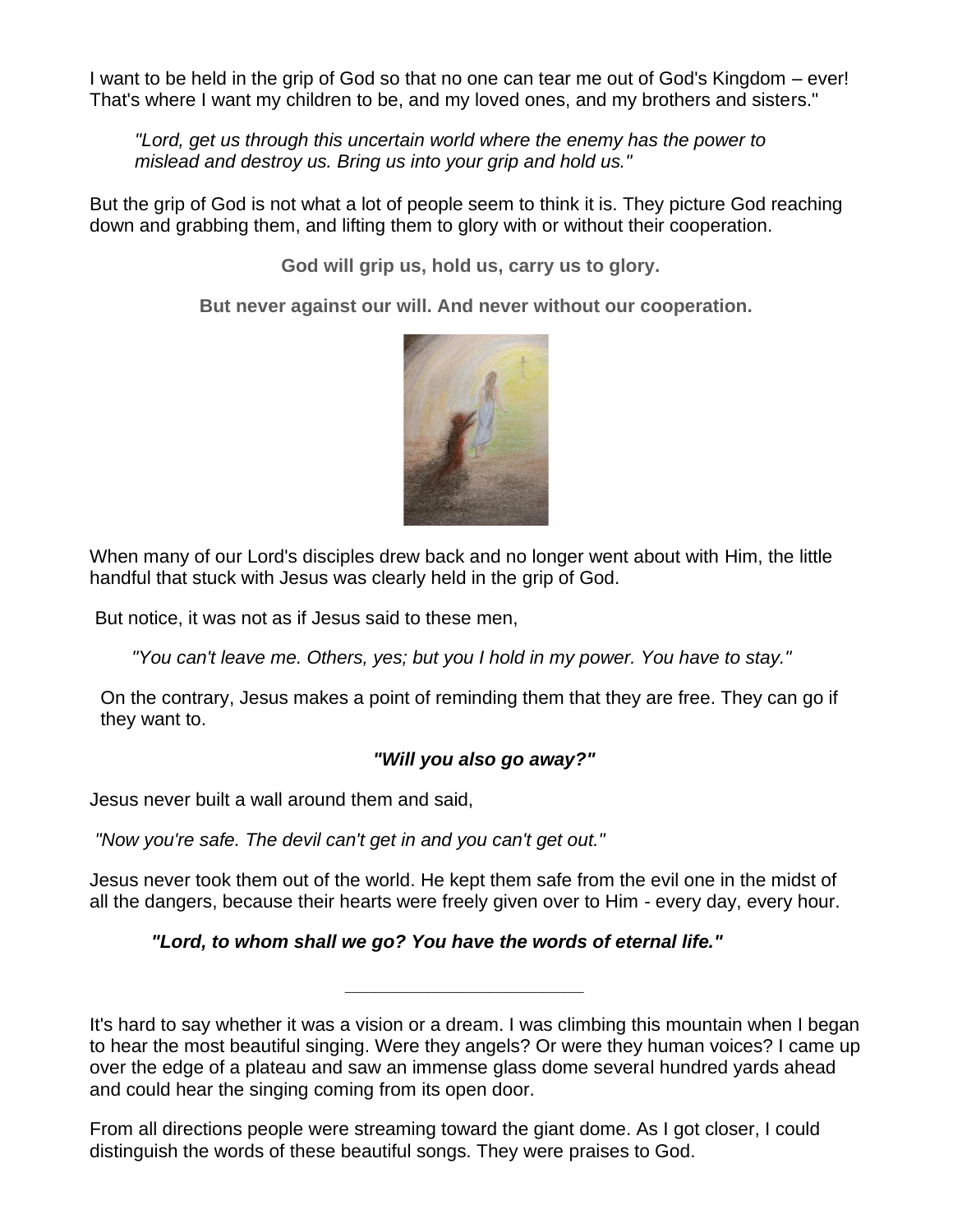At the door of the dome a man was directing the new-comers to various open spaces under the dome that were not yet occupied by people. As I entered I made the unsettling discovery that the people who were rapidly filling the dome and singing these magnificent praises to God were not sitting on chairs, nor were they standing. They were actually planted in the ground like flowers! It almost seemed that their hands, lifted heavenward in praise, had become leaves.

Were these people turning into plants before my eyes?

Was this good or evil?

All these questions were swept out of my mind by the absolutely heavenly songs.

One man, walking down the aisles between the groups of singers, seemed to be in charge. Under him were vari-ous workers with sprinkling cans, hoses, bags of fertilizer, who went among the singers cultivating, watering, adding nourishment to the soil.

"This is the most magnificent singing I have ever heard," I said to the man in charge.

"Would you like to join us? Commit yourself to this endeavor and you'll be praising God too.

Moreover, you will be safe in here from wind and storm. Like these, you too will grow in the sunshine of God's love."

Suddenly I felt as if I were choking and knew I had to get out of there. As I ran for the door I could hear the leader and his workers shouting after me.

"You unbeliever! You selfish soul! You individualist! You'll never survive out there!"

Nor did I stop running until the singing was out of earshot and the dome was out of sight.

I came to a gorge in the mountainside where a scruffy collection of hard-looking types were sitting together on the bank of a stream. They too were singing God's praises. "



But what a contrast! Half of them couldn't carry a tune, and the chap who was trying to play the guitar was forever breaking a string.

"Welcome!" shouted one of the group as he spied me climbing down into the gorge.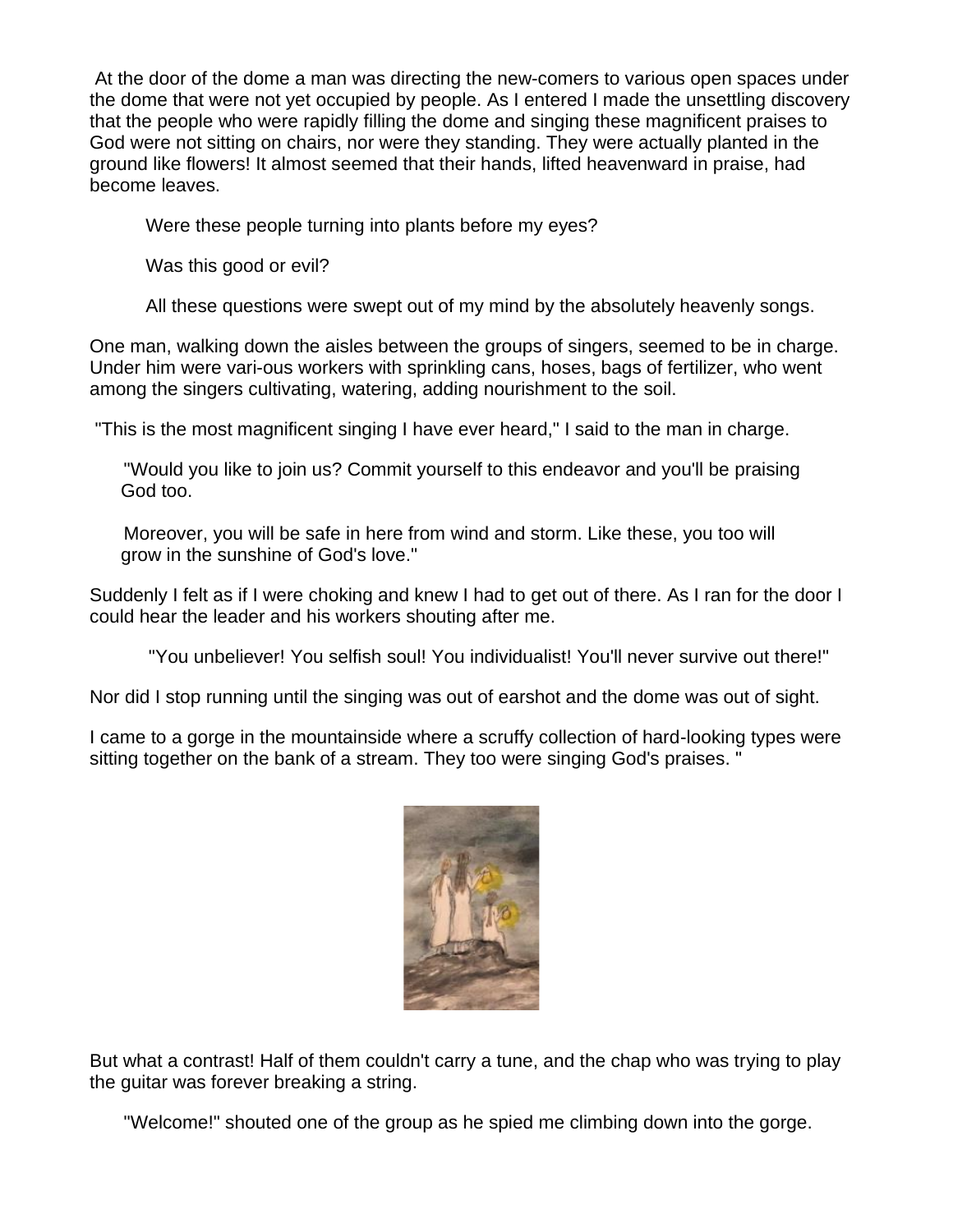"Have a bite with us. We're combing the mountains calling people into the Kingdom. There was a clap of thunder, followed by a downpour of rain, but these people went right on singing and eating as if the sun were shining.

"Back to work!" shouted the leader. And they broke into pairs and fanned out through the mountainside with stretchers and bandages, looking for wounded souls.

The thunder became louder, and the wind rose. Soon a ninety mile-an-hour gale was tearing across the ridge of the mountain and I was afraid.



I remembered the words of the man in the glass dome promising safety from wind and storm, and decided to make my way back to it. But when I arrived, there was nothing left of the dome but twisted steel and splinters of glass.

The dead bodies of the singers were lying like flattened tulips all over the plateau.



In the distance I could hear the songs of the workers from the gorge blending with the wind and the rain.

God's grip is not a glass dome. People in God's grip are not hothouse flowers protected from the storms of life by smiling circumstances.

\_\_\_\_\_\_\_\_\_\_\_\_\_\_\_\_\_\_

People in the grip of God are simply those who have come to the place where they say with their hearts,

> *"Lord, to whom shall we go? You have the words of eternal life and we have believed and have come to know that you are the Holy One of God."*

And they live with Him right out there on that stormy mountain. No storm can keep them from going right on following the Lord.

God alone knows who these people are, knows each of them by name.

Here are some things to remember about those enduring saints.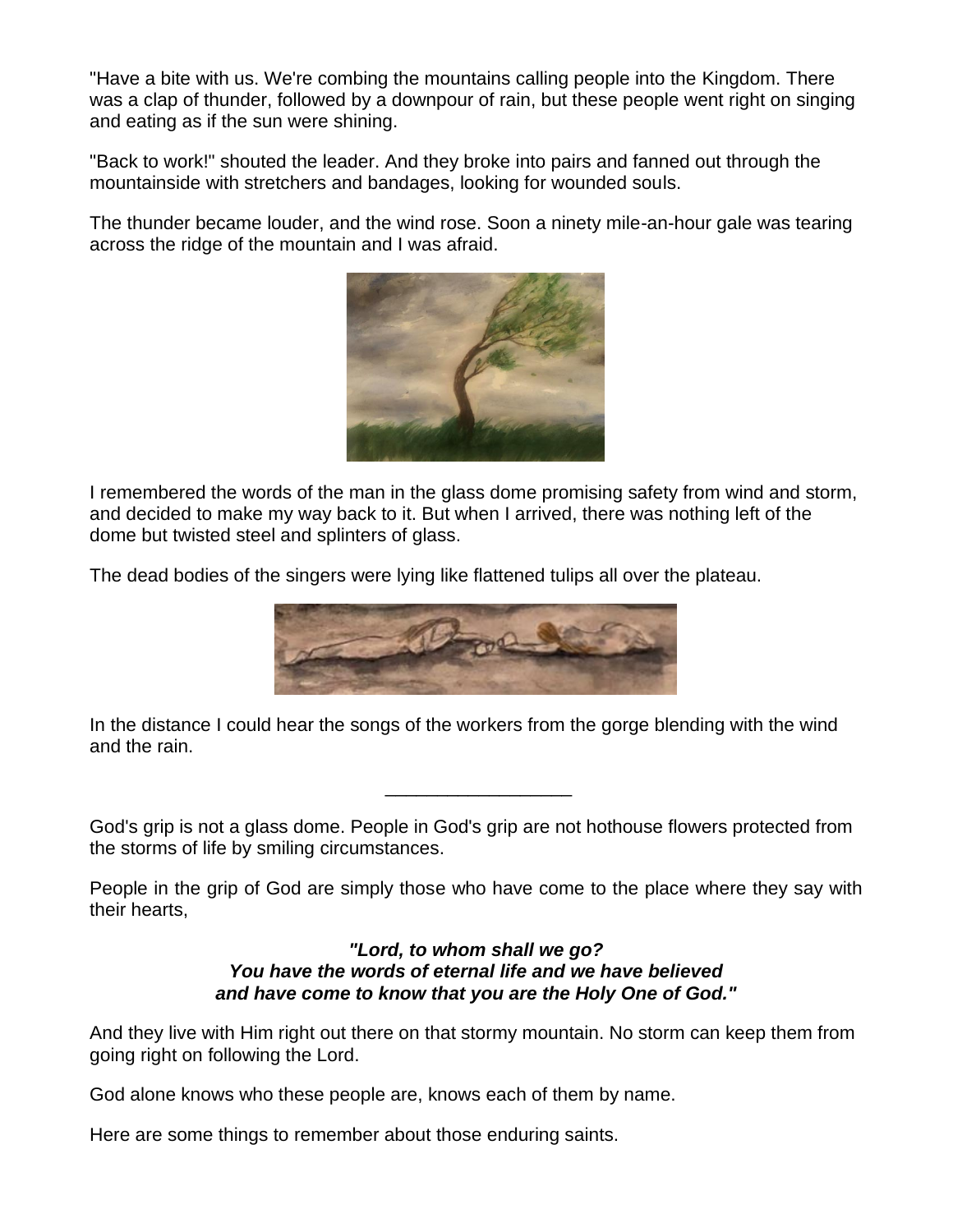

All the others eventually say, *"This is a hard saying, who can listen to it."* And they either turn away from his words or dilute his words and soften them.

But the tough saints who are abiding in the Vine hang on to Jesus' words and conform their lives to them, even when they don't fully understand.

"What do you mean, Lord, forsake all that I have?

Nevertheless, I'll do it. Just keep showing the way, Lord."

"What do you mean, Lord, turn the other cheek?

At your word I'll do it."

"And these things that you say about adultery, pulling out the eye, cutting off the hand, faithfulness to one's mate – that's not how they do things these days.

But I'll do what you say."

#### *2. The saints who endure are those who aren't afraid to go out of their way.*



They've long since given up the idea that you can follow Jesus and have what the world calls "the good life."

They know they're going to be disrupted, or perhaps sent to do monotonous tasks.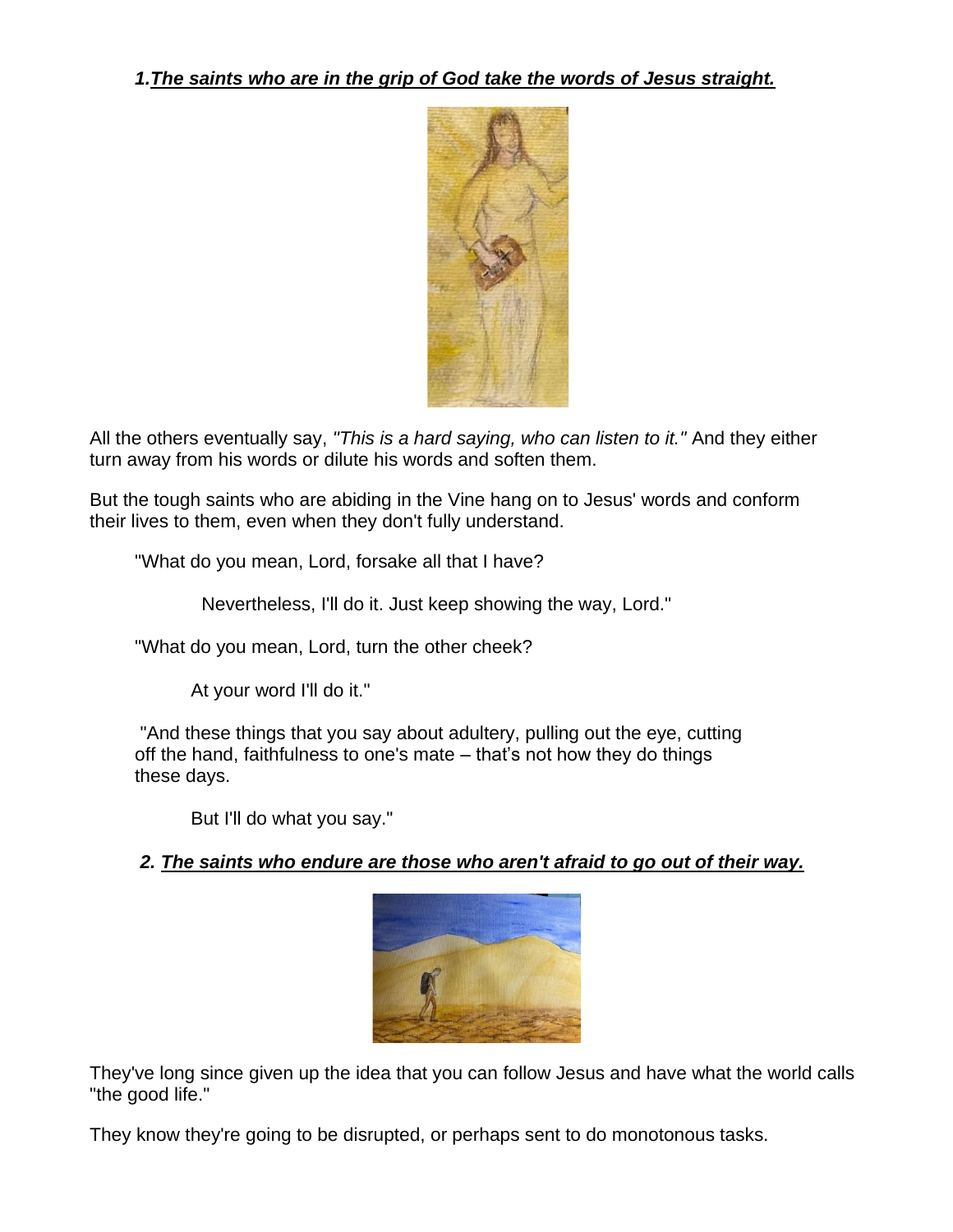The hothouse Christians live programmed lives. Always the right temperature, the right amount of diversion - everything con-trolled.

But the saints who follow the Lamb of God are willing to be inconvenienced, to die to self again and again.

This is what gives them heaven's power.

*3. Saints who are in the grip of God are not afraid of rejection***.**



Hothouse Christians are forever weighing their words to make sure they don't offend the Pharisees, because Pharisees are convenient friends to have in this world.

But the saints who endure know they're going to be rejected, written off by their best friends as fools, despised by the very ones whose respect this flesh craves.

# *"A servant is not greater than his master. If they persecuted me, they will persecute you."*

We're not here to win friends and influence people. We're here to do the will of our Lord. To go out there and make disciples before night comes when no man can work.

### *4. Finally, the people who are in the grip of God pass through tough circumstances as if they were vapor.*



Their hearts are not tied to circumstances.

- They are not depressed when the results are small.
- -They are not elated when results seem great.

We're here to please God, not to seek great things for ourselves.

When the woman swept her house looking for that lost coin, she didn't fall into a fit of depression after three hours of fruitless searching. She went right on searching until she found the lost coin.